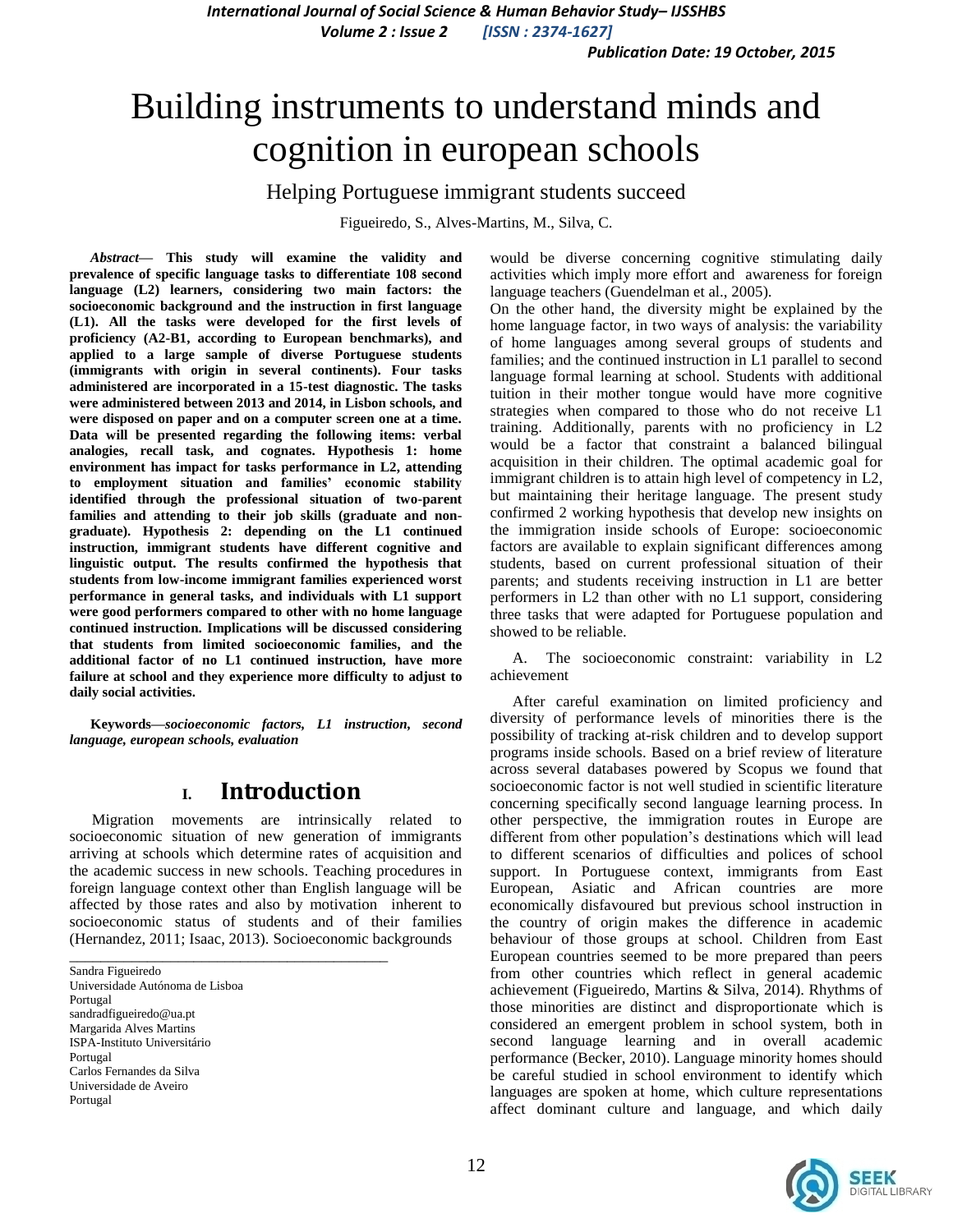# *International Journal of Social Science & Human Behavior Study– IJSSHBS*

*Volume 2 : Issue 2 [ISSN : 2374-1627]*

#### *Publication Date: 19 October, 2015*

activities are students engaged with. Parent's professional situation determines daily activities and school routines. Jonsson and Rudolphi (2011) developed a recent study on effects in the educational careers of young immigrants immersed in Swedish schools. Non-European students are concluded as having more disadvantages in academic performance which could lead to school drop. Other secondimmigrant generation with European origin has different behaviour and choices. In other perspective, parent's involvement in schooling of their children will have impact in immigrant student's attitudes toward figures related to second language learning and to general cultural socialization (Poza et al., 2014). Parents with limited fluency in SL are in disadvantaged position to ensure attitudes of their children toward school and peers (Guendelman et al., 2005). Sociolinguistic profiles of families are important to describe limitations and the expected advances in learning from student's experience at the time of school entry (in arrival country). Family' background, home language, nationality, and age are main predictors to be acknowledged by teachers of foreign languages. Scientific studies focusing socioeconomic background and foreign language learning are scarce while this is widely studied concerning first language acquisition. Family socioeconomic status is a predictor of general academic learning and cognitive strategies improvement (Hoff, 2003). Students whose parents differ in socioeconomic backgrounds are expected to differ also in their school learning activities attending to their language exposure and general cognitive activation. Interaction between students and their families will have repercussion on their academic performance (Mistry et al. 2008). How and to what extent do home interaction and diversity of environments have impact in second language learning situation?

B. The other factor: the L1 continued instruction and cognitive influences

Language support programs are more prepared and developed in American context since 60s while in the European countries that support is not well structured (Crosnoe & Turley, 2011; Capps et al., 2005). One of the principal concerns is to provide families with educational materials to improve language skills, in L1 and L2 contexts, otherwise it turns in disproportionate achievements and attitudes. Shifrer et al.  $(2011)$  studied the disproportionate school behaviours among specific minorities considering sociodemographic variables and the disadvantages for education system disregard the second language learning context. Differences observed in socioeconomic backgrounds are differently perceived by Africans and Hispanics living in America. On the other hand, part of the Asian population in the US has other posture and less difficulty in social adaptation which is favored by economic and political power of China explaining how K-12 American schools are increasing their foreign language programs to promote Mandarin education (Lindholm-Leary, 2011). In Portugal Chinese immigrant population, differently from other Asian linguistic minorities, has significant expression and similar economic reasons are observed in pursuing foreign language programs. Should be noticed that there are different kinds of Asian population, we are focusing here the mandarin speakers

and the Indo-Aryan speakers. In the other hand, the Indo-Aryan speakers (e.g., Urdu and Bengali) present different scenario of limited resources and serious academic difficulties (Giacomin et al., 2011). Frequently studies do not outline this difference among immigrated Asian populations. Similarly to Indo-Aryan speakers (e.g., indian countries), in Portugal, Slavic immigrant population and African newcomers are frequently associated to lower incomes and insufficient home support. Besides the cognitive advantage from interdependence of languages (Cummins, 1992), we are interested here in the other filed: immigrant students whose families have no time expending at home become more difficult to enhance language proficiency in mother tongue. Parental involvement, parents' level of education, home interactions, and L1 maintained instruction, would be the main factors to be observed in order to understand academic behaviours of young students immersed in diverse language programs and in mainstream classrooms. Does home environment and the L1 instruction variables have impact in specific tasks performance, attending to parent's employment condition? Low-income families (identified in cases of unemployed parents or with current unspecialised jobs) might explain low performance in those tasks in Portuguese second language (and applying general academic competencies). Additionally, students with no L1 instruction support will experience more difficulty in second language tasks. Both factors in disadvantageous context might explain a scenario of L2 learners at risk, worldwide.

# **II. Method**

### *A. Participants*

108 Portuguese second language learners (later arrivals, mainly since 2010), mean age  $= 13$  years old, from basic and high school levels. Almost students were born outside Portugal and first school instruction was mainly in their native countries. All the students came from lower to middle socioeconomic backgrounds (we have identified all the current jobs of parents/tutors). There are no disabled individuals and they are right-handed (laterality was also identified). All students are from portuguese schools. Nationality and Home Language: 23 nationalities and 28 different languages were observed. 33 speakers of mandarin, 32 speakers of romance languages, 14 speakers of slavic languages, 11 speakers of creoles, 10 speakers of indo-aryan languages, 2 speakers of afro-asiatic languages. Only 56 individuals informed the current employment condition of their parents and 18 participants are identified as receiving L1 instruction.

### *B. Procedures*

The collection of data is scheduled between 2013 and 2014 in Portuguese schools. After selection criteria, participants were asked to complete full tests battery during approximately 60 minutes, in classroom evaluation context. All prompts were disposed on paper and on a computer screen one at a time, to listen and register the sounds and texts.

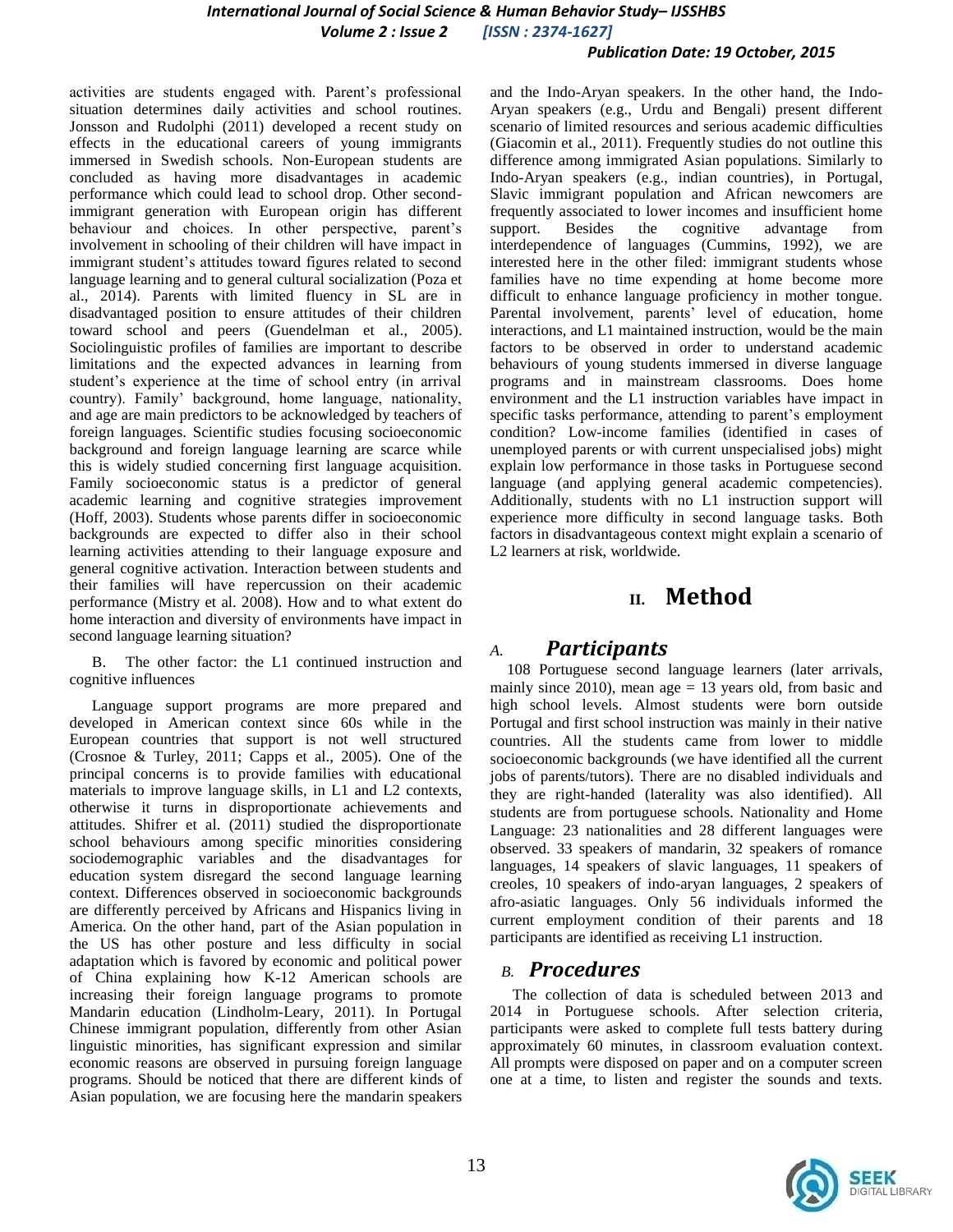*International Journal of Social Science & Human Behavior Study– IJSSHBS Volume 2 : Issue 2 [ISSN : 2374-1627]*

#### *Publication Date: 19 October, 2015*

Treatment of data was accomplished by using the SPSS program (version 21).

### *C. Instruments*

Task 1

Verbal Analogy Task: 6 items (based on Verbal Analogies Test n.º 2 of "Woodcock-Munoz Language Survey-Revised - WMLS-R, 2005) with internal correlation consistency (cronbach's alpha) of .60. Score: 1 point for each correct answer (total score: 6 points). Example of sample items: "Estrela está para céu assim como peixe está para \_\_\_\_\_\_\_" (fill in the missing word by logic association: 'Star is for sky as fish is for  $\_\$ .

Task 3

Recall Task: 36 items (based on the original task of Woodcock-Munoz Language Survey-Revised-WMLS-R, 2005). Students are introduced to different sequence of three written texts and they are asked to write the words that they recall after reading (with no second visual stimuli on the texts).

Task 4

Cognates: 4 items (based on August et al.,2001) with cronbach's alpha .73. Item 5 was deleted to improve alpha. Score: 1 point for each completed match (total score: 5 points). The cronbach value is higher than the original test consistency (.69). Example of sample items: Palavra: Amizade/ Frase: "Os colegas da escola são meus \_\_\_\_\_\_\_\_" (Word: friendship/ Sentence: ―Colleagues from school are my \_\_\_\_\_\_\_‖).

# **III. Hypotheses verification**

Hypothesis 1: home environment has impact for the tasks performance in L2, attending to employment situation and families' economic stability identified through the professional situation of two-parent families and attending to their job skills (graduate and non-graduate).

The hypothesis was confirmed. Analyzes of variance (oneway ANOVA) were carried out to examine the association between socioeconomic situation and the performance scores gathered from the four tasks administered (see *Instruments*). The socioeconomic situation was determined by the identification of the current job of immigrant parents. Based on professional conditions and different jobs nature of immigrant families in Portugal, three categories were classified: specialised workers, unspecialised workers, and unemployed (but looking for a job). Respecting the employed workers, the specialization respects parents who are graduated at specific levels and have training to take place in a job category (and currently active in job market, in Portugal). Within the unspecialised workers we found several houseworkers and cleaning related jobs. Students raised in unemployed families contexts showed to have worst performance in majority of the tasks, with statistical difference (p.<05), compared to students whose parents are employed

and related to unspecialised jobs. In the one hand, for the verbal analogy task there were only differences among students from unemployed workers and students from unspecialised workers:  $F(2,50)=4,411$ ;  $p=.017$ ), but the individuals from families with unspecialised jobs were the better performers. On the other hand, for recall task the differences are also between students from unemployed workers and students from unspecialised workers:  $F(2,53)=4,180$ ;  $p=.021$ ), but children from families with specialised jobs were greater. At last, for cognates: F $(2,53)=4,163$ ; p=.021), the scenario was the same. See table I.

#### (Table I)

Hypothesis 2: depending on the L1 continued instruction, immigrant students have different cognitive and linguistic output.

The hypothesis was confirmed. Considering all the participants, only 18 students receive continued instruction in their home language and significant part are mandarin speakers. These students presented higher positive performance in 3 of 4 tasks administered, with statistical difference (p.<05), compared to students with no home language formal tuition. For the verbal analogy task there were differences among groups: F(1,98)=4,818; p=.031). For recall task also differences were observed:  $F(2,99)=4,073$ ; p=.020). For cognates task, there was no statistical difference. In all the contexts the individuals with continued instruction in their home language were better positioned. See table II.

#### (Table II)

# **IV. Discussion**

Both hypotheses of our study were confirmed: home environment has impact for the tasks performance in L2, attending to employment situation and families' economic stability. Low-income backgrounds, mainly unemployed condition, constitute a variable to explain Portuguese immigrant students failure in L2 tests; and L1 continued instruction constitutes an additional variable for good cognitive and linguistic output, compared to participants with no L1 instruction.

These results have implications considering young learners who are raised in immigrant families, disregard their country of birth. New generation of immigrant students have differences justified by circumstances related to level of literacy exposure that home backgrounds might offer to their children. The tasks of the presente study displayed results that strongly differentiated the three socioeconomic categories (as determined in our methodology) of participants considering the higher performance of individuals from more stable socioeconomic situation (children of parents with specialised and unspecialised current jobs). Unemployed condition showed to be a negative predictor when we conclude that children of unemployed families presented the lower results in all the 4 tests. Verbal analogy and cognates tasks are more difficult to solve because they are cognitively demanding (verbal reasoning and vocabulary). Improved knowledge of

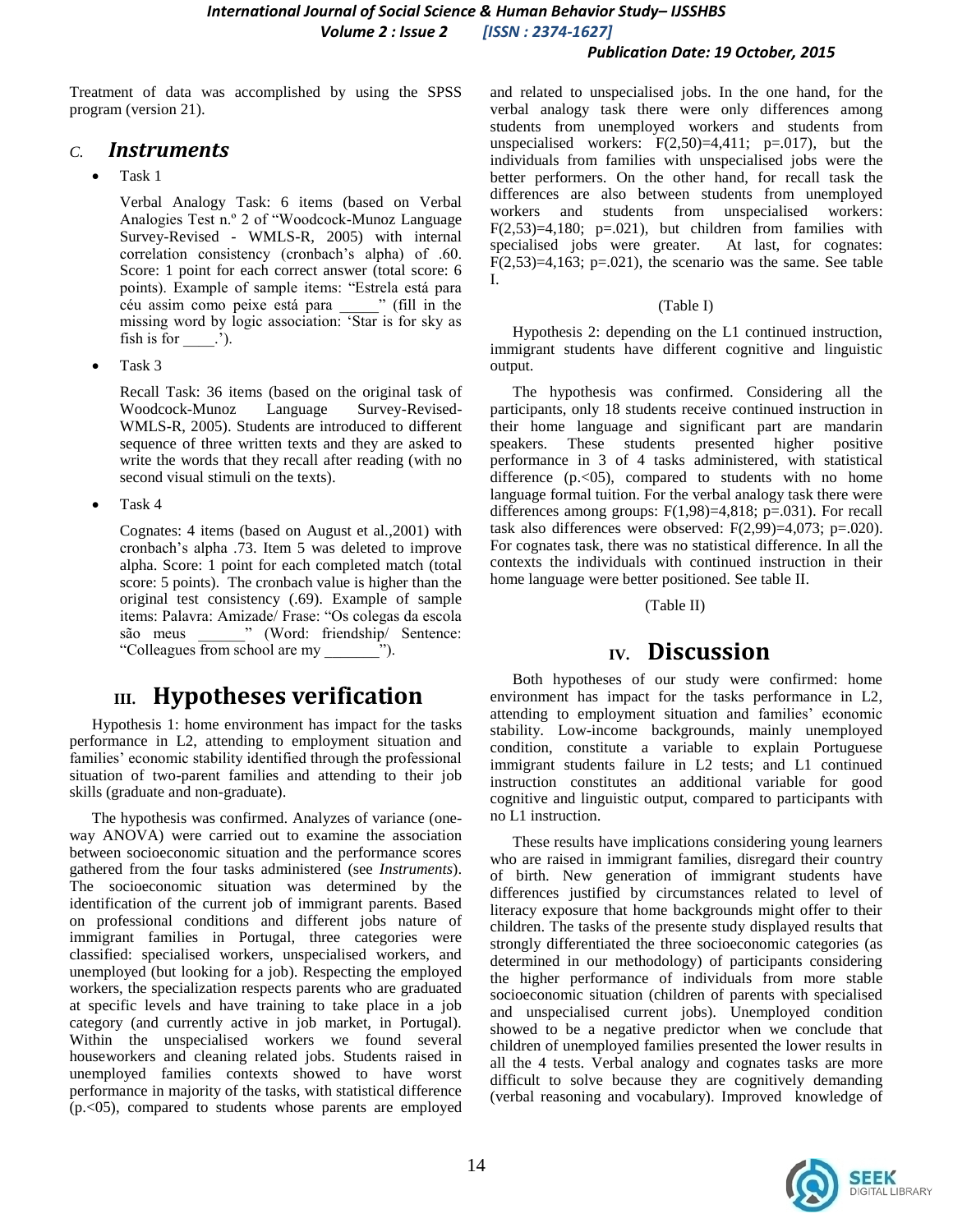#### *International Journal of Social Science & Human Behavior Study– IJSSHBS Volume 2 : Issue 2 [ISSN : 2374-1627]*

#### *Publication Date: 19 October, 2015*

vocabulary in a second language will determine also positive achievement in the mentioned task, and the vocabulary size will depend on literacy stimulating activities (Lervag & Aukrust, 2010). Limited backgrounds and fragile economic situation of families will compromise that literacy. Additionally to literacy experience factor, diverse home languages could coexist and with no oriented learning environment that enhances the cognitive stimulating and conformity with school goals (De Feyter & Winsler, 2009). Distance between the families and the school routines might be a limitation that requires further examination to understand the impact in education of immigrant new students. Specifically in this empirical study, immigrant children are responding less appropriately to analogies, words recall and cognates decoding, when they have origin in disfavoured family' backgrounds due to job limited conditions (mainly regarding the unemployed immigrant families). Specifically focusing on memory task (text recall) children of specialized workers had the better scores. Higher stimulating activities are predicted by families with origin in specialized professional conditions, once they are aware of school needs and literacy development for their children. Recalling words from L2 texts could be influenced by greater amount of L2 listening input at home. On the one hand, recalling words is related to vocabulary capacity because short-term memory is intrinsically related to vocabulary and less to other abilities such syntax or reading (Abreu, Gathercole & Martin, 2011). On the other hand, Becker's study (2010) achieved that German native students have more advantage than Turkish immigrant peers from input received inside the family, considering the frequency of parental reading to child (in the German case), against the poor proficiency of Turkish parents. Recall ability would be correlated to reading activities promoted by graduate parents (more parental investment). In a second analysis, besides the socioeconomic limitations, these individuals are challenged by insufficient instruction in L1. Participants that received formal instruction in L1surpassed the other participants with no L1 support. Children from lower income families struggle with the differences between the home and the second languages. The consistency of languages is the main factor that explains transference strategies across languages. Maintained instruction in L1 might be a serious advantage that explains how participants with L1 continued tuition exhibited higher positive answers to all tests (Cummins, 2012). Instruction and exposure to both L1 and L2 could diminish the interference effect caused by distance between L1 and L2. Only the cognates task revealed no significant differences between who receive L1 instruction and who do not. We can address two explanations: first, lexical decision task with cognates involved (and mixed other words) are expected to be decoded with long reaction time for less advanced (stage) L2 learners (Brenders, Hell, Dijkstra, 2011). There is the possibility that these groups of learners, irrespective of their L1 instruction, are not familiar with significant lexicon to be differentiated when responding to this task. Attending to the high punctuations observed for both groups we conclude that cognates coding does not affect word recognition for both groups of L1 instruction types, with no significant differences. Second, might be no resemblance across the words between the L2 word presented and the L1

mental lexicon of the several groups of speakers. Concerning orthographies, according to Lervag and Aukrust (2010) the decoding demands more effort in inconsistent orthographies like English and would be faster in languages like Spanish and German. Portuguese language would be identified as a consistent system so the sucess hypothesis would be based in facilitated learning for second-generation immigrant individuals in Portuguese speaking countries. Literacy exposure is required. This exposure does not improve in lowincome families with job constrained situation. Language learning depends heavily in "print exposure" provided by textbooks in foreign language (Koda & Zhang, 2008) but the assets (resources such as textbooks for language support) of second language learners could vary depending on conditions and time provided by families, being critical in disfavoured contexts. Valuable research was done on the school readiness of children from poor immigrant families to evaluate the nativity-based factors and the condition of fragility of immigrant students compared to native peers (De Feyter & Winsler, 2009). Other authors (Winsler et al., 2003) analysed outcomes of groups also with origin in low-income families but considering the bilingual skills development of minorities such Spanish speaking children. The attendance to bilingual language programs could differentiate academic and cognitive development between children who attended those programs and others that remain at home. American research context addresses with frequency Spanish speaking children in order to understand the correlation between English limited proficiency and their common poor environments. Fifty-six percent of young children from immigrant families are growing up in poor contexts (Capps, 2005) which lead us to think about diversity of minds and cognitive profiles attending to schools, from different backgrounds and with different L1 instruction opportunities.

#### *1)* **Tables**

TABLE I

| <b>Tasks</b>      | Professional situation of two-parent families |         |                        |         |            |                         |  |  |
|-------------------|-----------------------------------------------|---------|------------------------|---------|------------|-------------------------|--|--|
|                   | <b>Unspecialised</b><br>workers               |         | Specialized<br>workers |         | Unemployed |                         |  |  |
|                   | Mean                                          | P.D.    | Mean                   | P.D.    | Mean       | P.D.                    |  |  |
| Verbal<br>analogy | 4,3778                                        | 1,38644 | 3,4000                 | 2,30217 | 2,0000     | 1,000<br>0 <sup>0</sup> |  |  |
| Recall<br>task    | 11,96                                         | 3,519   | 12,00                  | 3,536   | 6,00       | 2,000                   |  |  |
| Cognates          | 2,9167                                        | 1,31818 | 3,0000                 | 1,41421 | ,6667      | 1,154<br>70             |  |  |

TABLE II